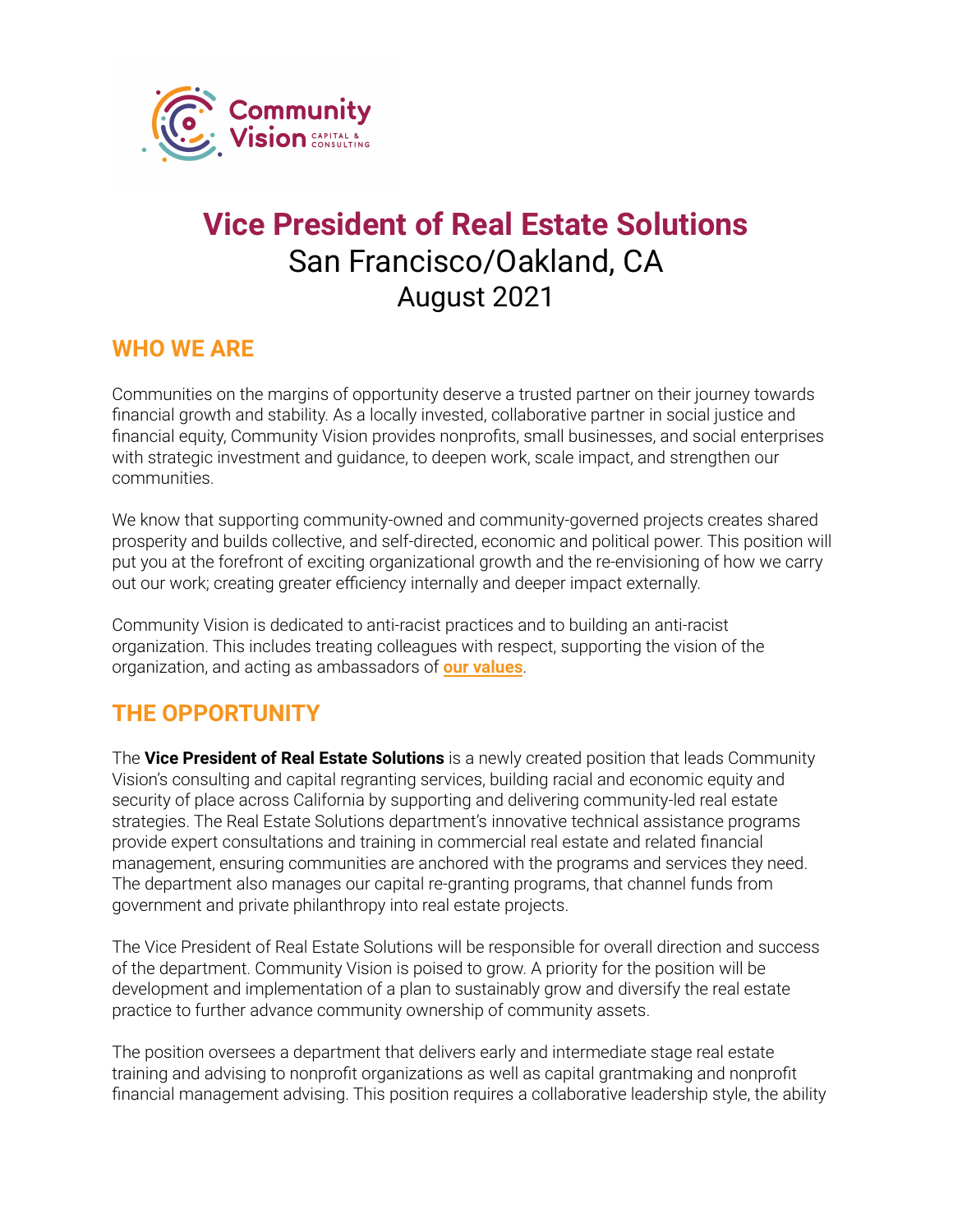to guide an active and engaged team, and a commitment to promoting professional development and leadership opportunities, as well as the ability to work effectively in partnership across departments/with our broader staff. Knowledge of real estate development is required. The Vice President Real Estate Solutions is a member of Community Vision's Executive Team and reports to, and works closely with, the organization's President.

# **WHAT YOU WILL DO**

- Provide strategic direction and leadership for Community Vision's real estate and financial management advising and capital grantmaking in pursuit of the organization's mission; ensure that the Real Estate Solutions department grows its services and activities in a manner that is rigorous, high impact, aligned with community priorities, and sustainable.
- Drive strategic growth by developing and implementing new business lines, initiatives and/or program offerings that respond to community needs, compliment Community Vision's existing programs and products, are financially sustainable, and have clear metrics for success.
- Provide strategic guidance and input on fundraising and marketing efforts related to Real Estate Solutions products, programs, and initiatives.
- Work with the VP of Capital Solutions and other department heads to integrate and align program activities and develop opportunities for cross-department collaboration.
- Guide department planning and budgeting with an eye toward sustainability, transparency, and accountability.
- Oversee all program delivery, ensure we provide rigorous, high quality consulting and grantmaking services, and meet all of contracted deliverables and reporting requirements.
- Collaborate with Community Vision's impact team to ensure on-going, data-driven impact measurement and accountability.
- Advance Community Vision's commitment to racial equity and economic justice through a restorative and community- and client-centered approach to client acquisition, services, new business lines, and grantmaking practices.
- Provide support and direction to department managers and staff by serving as a thought partner and resource, nurturing learning and continuous development, and supporting opportunities for staff leadership.
- Establish and guide a department accountability framework that incorporates goal setting, feedback loops, generative debriefs, and opportunities for iteration and course correction.
- Act as a subject matter expert to build the organization's reputation as a trusted community real estate advisor and thought leader, by participating in conferences, panels and other public speaking opportunities, and developing written materials such as blog posts and white papers.
- Foster a department culture that values collaboration and inclusivity, high performance, problem solving, excellent client services, learning, and innovation.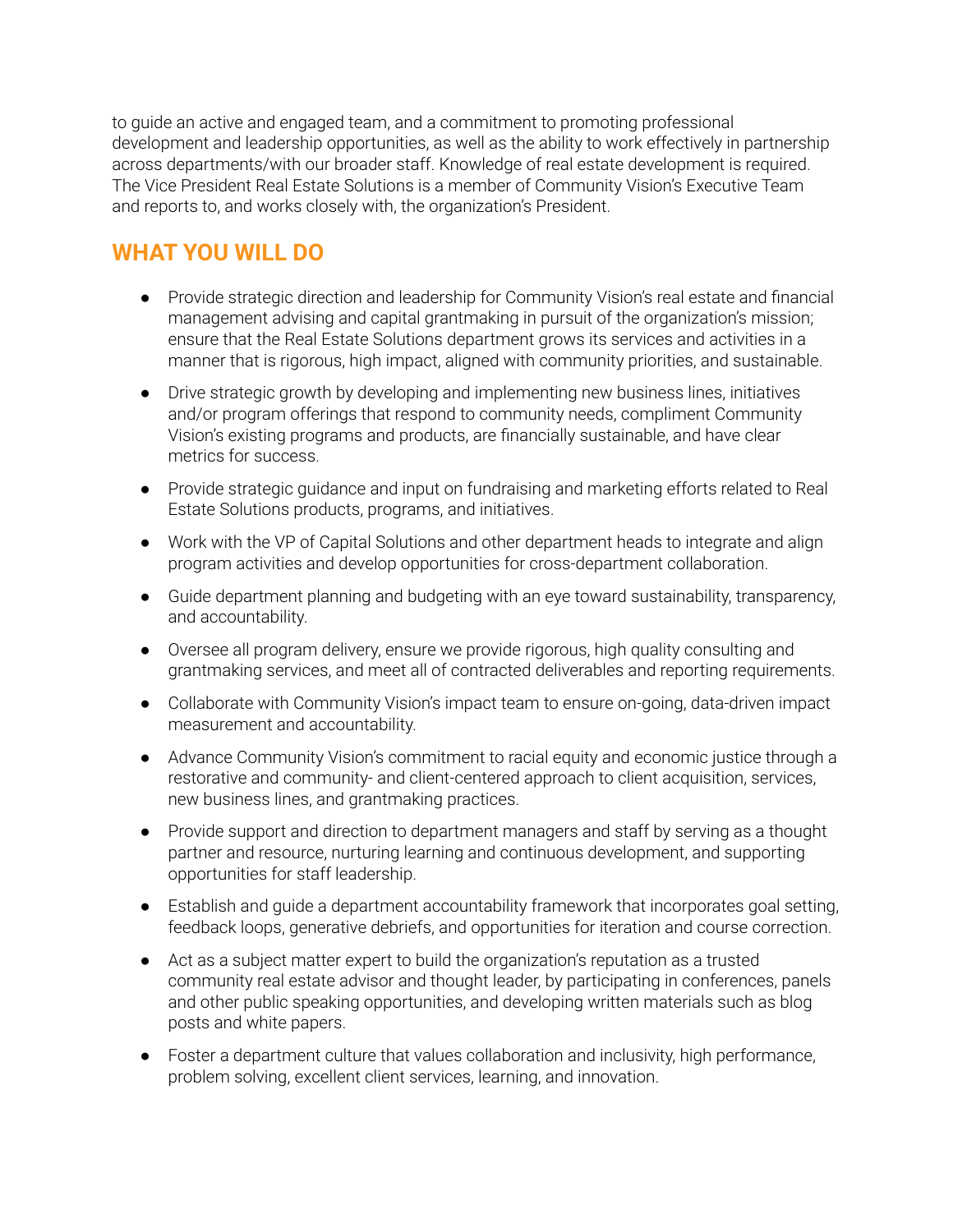#### **WHO WE'RE LOOKING FOR**

#### **Ideal Qualifications**

- Extensive (7+ years) experience in real estate development or analysis, economic or community development, real estate consulting, or construction management with increasing responsibility, management, and supervisory roles.
- Prior experience managing staff and managing a department of highly engaged, independent professionals.
- Prior experience managing \$1M+ government contracts and/or philanthropic grants and associated reports and deliverables. Experience with regranting for capital projects is a plus.
- Experience cultivating and maintaining a diverse set of relationships. Experience working with philanthropy and government agencies is a plus.
- Demonstrated knowledge and understanding of real estate development principles, practices, and terminology. Having fully developed projects in the past is a plus.
- Understanding of community real estate financing like New Market Tax Credits (NMTCs), Historic Tax Credits (HTC), and Program Related Investments (PRIs).
- Experience or expertise on issues of racial and economic equity and the intersection of social justice and community economic development is highly preferred.
- Dedication to a collaborative approach to work and management with respect for others' concerns.
- An entrepreneurial spirit that puts clients and communities first.
- Exhibit resilience, problem-solving solutions, and results-driven capabilities.
- Strong writing, speaking, and presentation skills.
- Understanding of advanced business planning and growth strategies.
- $\bullet$  Experience living, working, or organizing in the communities we serve  $-$  especially areas outside of the Bay Area; Central Valley knowledge is especially desirable.

#### **MORE ABOUT THE POSITION**

The **Vice President of Real Estate Solutions** is a full-time exempt position. This position reports to the President of Community Vision. The salary for this position is between \$170,000 - \$210,000 annually, depending on experience and if outside of the Bay Area salary will be adjusted based on cost of living of the region. Benefits include: 100% health insurance premium coverage for employees and a contribution towards dependent coverage, dental insurance, long-term disability and life insurance, transportation and cell phone subsidies, employer contributions towards retirement savings, three weeks' vacation, and a commitment to work/life balance. Occasional evenings and out of area travel may be necessary. Position involves regular computer and telephone use plus some minimal lifting. The position can be based at either of Community Vision's offices in San Francisco or Oakland. All staff are working remotely until further notice.